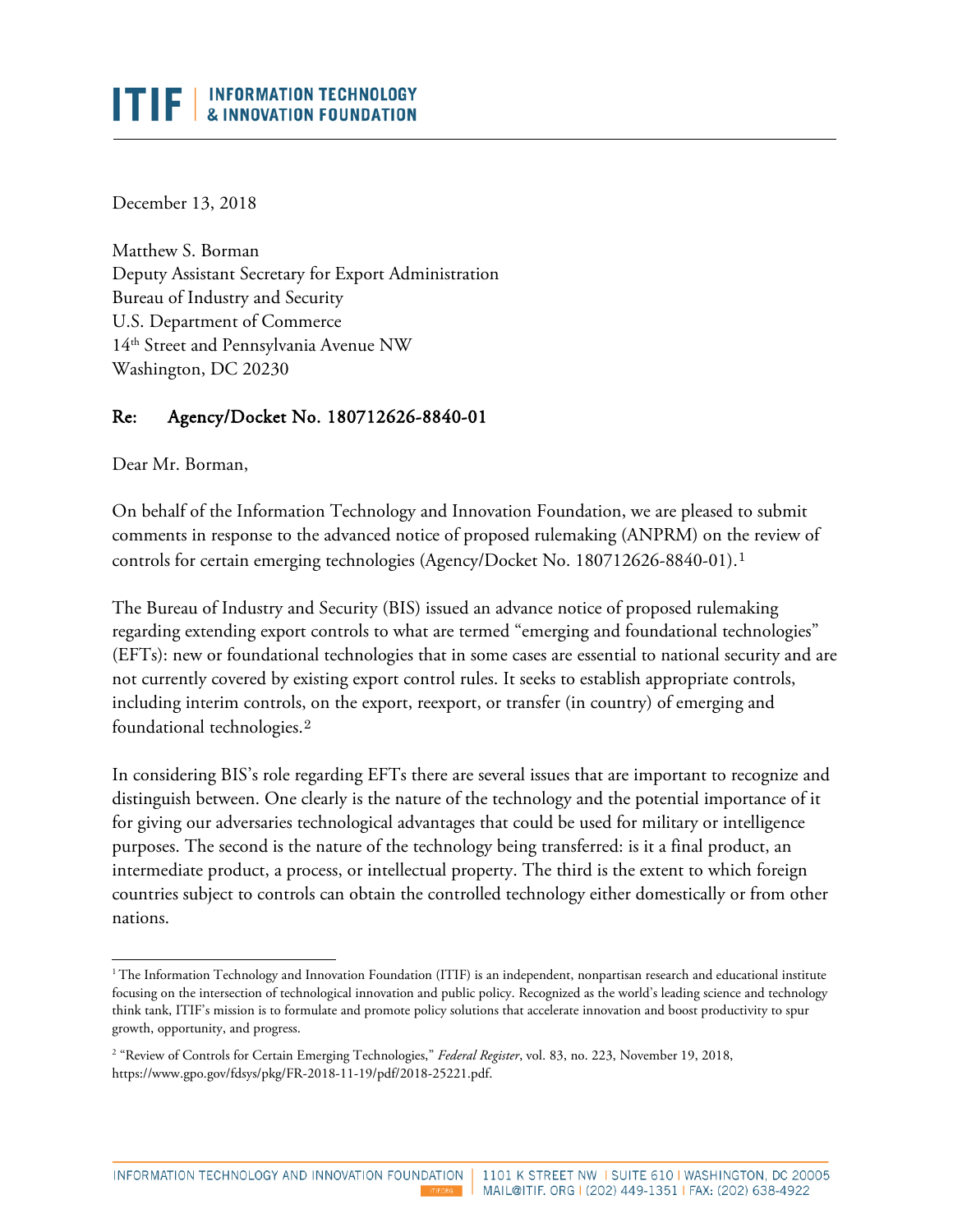To frame this issue, it's important to recognize that for the first time since WWII, the United States is facing potentially peer technology competitors, and in the case of China, one that is also an adversary. For much of the post-war period the United States could afford to restrict the exports of some of its technologies. Not only were fewer other nations able to sell to the targeted nations, but the U.S. lead was sufficient that the loss of sales generally had limited effects on U.S. company technological leadership. Those days are rapidly ending, if not already gone. In an array of advanced industries, including biotechnology, $3$  advanced manufacturing, $4$  solar panels, telecommunications equipment, displays, and others, U.S. firms face an array of robust challengers. And in some emerging industries, like artificial intelligence (AI), not only are many nations putting in place robust national AI strategies, but China in particular is poised to catch up and perhaps surpass U.S. firms in AI.<sup>[5](#page-1-2)</sup> Couple this with the relatively anemic and unfocused U.S. national innovation policy for supporting advanced technology leadership and it's a recipe for continued loss of global market share in advanced industries.

## **Export Controls**

l

These trends suggest that BIS should be cautious in extending export controls to EFTs. These technologies will increasingly shape competitive advantage for nations around the globe and limiting U.S. exports will make it more difficult for U.S. firms in the race for global innovation advantage. In particular, stronger advanced technology exports help U.S. companies and the U.S. economy maintain its competitive position in two ways. First, it enables greater sales and by extension greater reinvestment into R&D and next-generation technologies by U.S. companies. Second, it reduces the sales of foreign competitors, including in adversary countries, making it harder for them to progress and innovate.

In addition, most of these technologies are dual use, and many are still in relatively early phases of development (e.g., artificial intelligence (AI), blockchain, virtual reality, etc.). These factors pose challenges for identifying technologies without compromising the development of these technologies domestically, some of which may have limited military use. AI is a case in point. As an emerging "general purpose technology," AI is a technology that will be used broadly in many sectors and

<span id="page-1-0"></span><sup>&</sup>lt;sup>3</sup> Robert D. Atkinson, et al., "Leadership in Decline: Assessing U.S. International Competitiveness in Biomedical Research" (Information Technology and Innovation Foundation, May 2012), https://itif.org/publications/2012/05/17/leadership-declineassessing-us-international-competitiveness-biomedical.

<span id="page-1-1"></span><sup>4</sup> Stephen Ezell, et al., "Manufacturing Digitalization: Extent of Adoption and Recommendations for Increasing Penetration in Korea and the U.S." (Information Technology and Innovation Foundation, August 2018),

https://itif.org/publications/2018/08/13/manufacturing-digitalization-extent-adoption-and-recommendations-increasing.

<span id="page-1-2"></span><sup>5</sup> Robert Atkinson, review of *AI Super-Powers: China, Silicon Valley, and the New World Order,* by Kai-Fu Lee, (Boston: Houghton Mifflin Harcourt, 2018), https://www.nyjournalofbooks.com/book-review/ai-superpowers.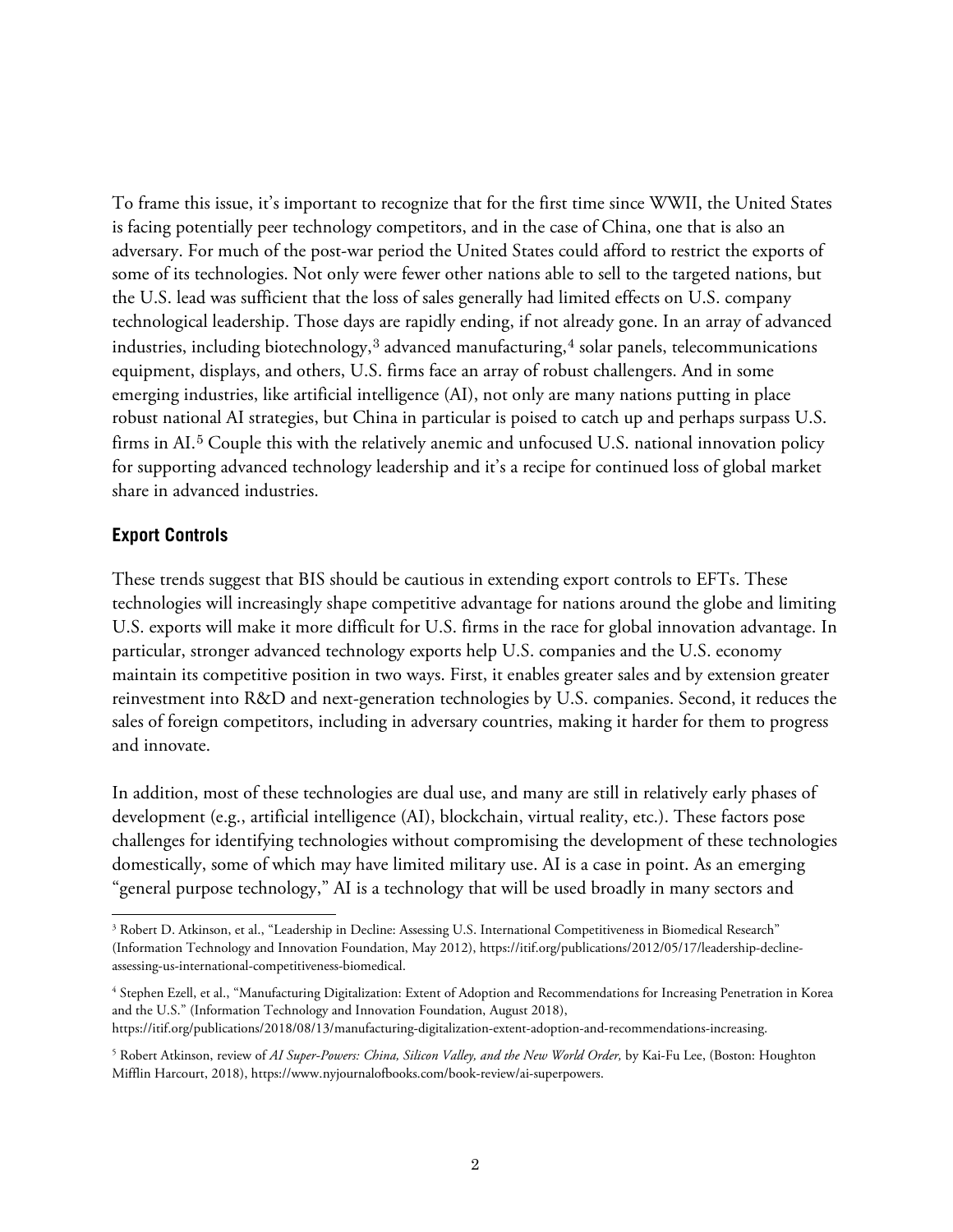applications to cut costs and drive innovation. As such, AI will be used in a massive number of applications, most of which will be commercial. It's difficult to imagine how an export control regime would limit AI exports without significantly reducing U.S. exports, competitive advantage, and innovation.

But that is not to say that BIS should do nothing. In some cases, BIS should focus on ensuring that existing bans for certain sensitive applications continue to cover new sensitive applications that make use of EFTs. For example, a ban on certain advanced weapons systems should also extend to AIenabled advanced weapons systems. However, what it generally should not do is limit or ban the sale of EFTs to other nations. In particular, it should not extend export controls to AI or related technologies. As noted, China is working on developing these technologies already, and for many of them, there are alternative sellers in other nations. In most cases, simply possessing the technology does not significantly advance our adversaries' technical capabilities.

BIS should also focus on particular "chokepoint technologies." These are technologies that are generally only sold by U.S companies and that if obtained by China will undermine U.S. competitiveness and advance Chinese military capabilities. As it stands, it does not appear that the U.S. government possesses adequate institutional knowledge to understand and identify these particular technologies.

Another consideration when extending export controls to "emerging and foundational technologies" is to have as complete and full a possible understanding of the current global state of play with the development and commercialization of advanced technologies. For instance, when it comes to highperformance computing (e.g., supercomputers), systems that were global state-of-the-art a mere five-years ago are often run-of-the-mill today, given the dramatic pace of innovation in the field.<sup>[6](#page-2-0)</sup> Highperformance computing (HPC) has been an area where the U.S. export control regime has not kept up-to-date with the pace of technological change.

Going forward, the U.S. export control system should be updated so that only the newest and mostsensitive HPC systems and technologies are subject to export control rules. HPCs have historically fallen under export rules for "digital computer systems," meaning that when U.S. vendors wish to export an HPC system or component, they must undertake an exhaustive analysis of what they are shipping, who the system is going to, what the device is going to be used for, and determine if an export license will be required or not. Such determinations entail an arduous, time-consuming process that on some occasions has cost U.S. vendors sales.

<span id="page-2-0"></span>l <sup>6</sup> Stephen Ezell and Robert D. Atkinson, "The Vital Importance of High-Performance Computing to U.S. Competitiveness" (Information Technology and Innovation Foundation, April 2016), https://itif.org/publications/2016/04/28/vital-importance-highperformance-computing-us-competitiveness.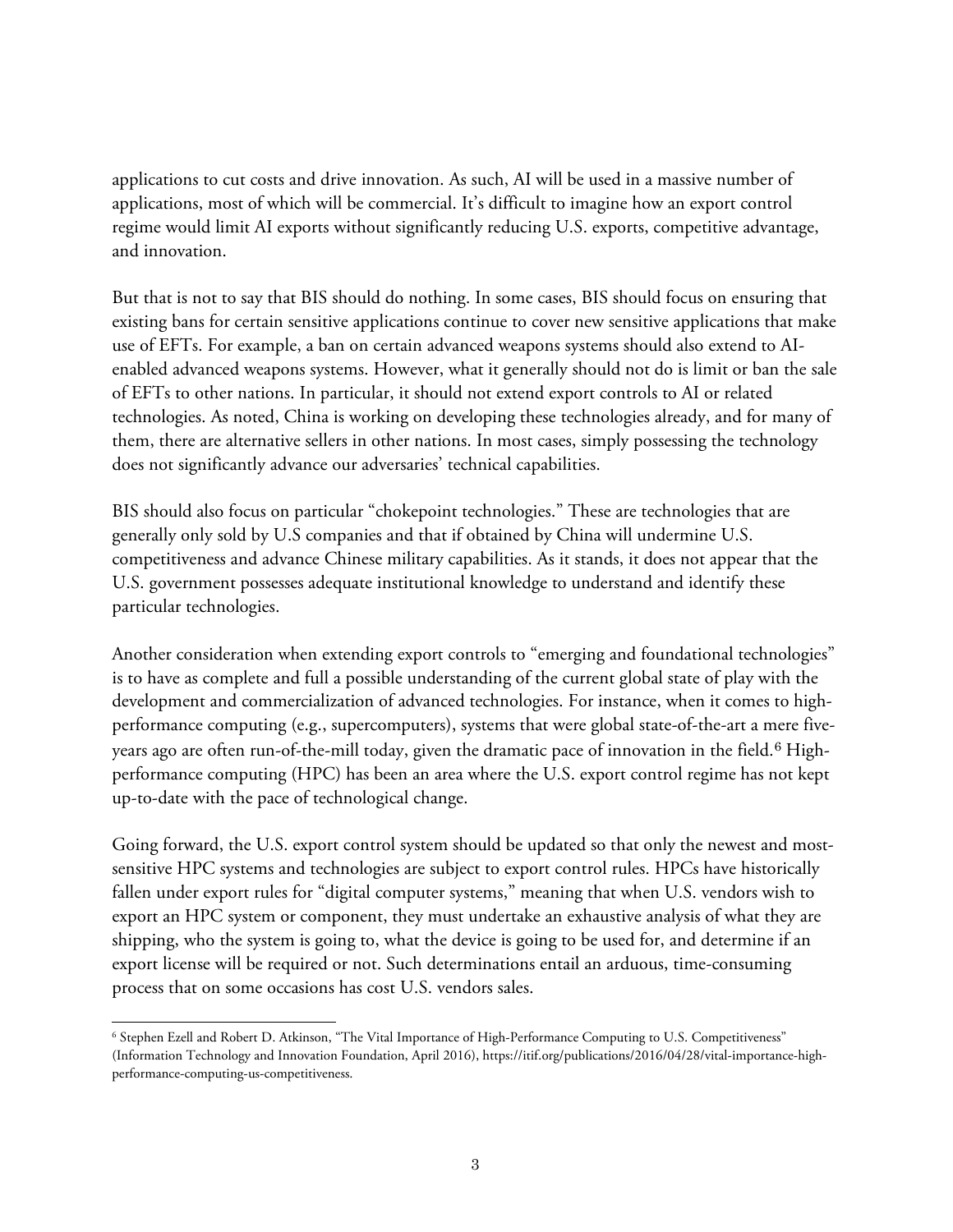Further, the United States should advocate that requirements under the International Traffic in Arms Regulations (ITAR) regime be amended so they don't inadvertently control commercial components and technology that may be used by government and commercial customers. Current ITAR controls often trigger an automatic review for any device (and device is a broad term here, meaning hardware, software, services, etc.) that is being used for a defense application (and that's also a very broad term, because it can apply to any HPC system or component being used by a national laboratory). Accordingly, these controls snare HPC systems and components that are also being sold in other contexts for government, academic, or commercial purposes, meaning that often these machines cannot be sold overseas (or only sold after triggering an extensive and often times costly ITAR compliance review). Put simply, current ITAR controls are at odds with the increasing trend toward the democratization of HPC, and again should be updated to narrowly apply only to the most sophisticated and sensitive cutting-edge HPC systems. These regulations hinder the ability of commercial companies that export products and technology worldwide to collaborate effectively with government agency customers for fear their technology will be inadvertently captured under the ITAR. Going forward, applying export controls to exascale systems may be sensible, but not to petascale or lesser systems.

In some cases, overly stringent export control regulations have prevented the sale of noncritical HPC systems to customers in some nations, a policy decision that (as with China) has had the unintended consequence of further spurring these nations to pursue their own HPC development programs. HPC vendors from a number of countries, from China and Japan to Korea and Taiwan, have benefitted by being able to step in and make sales in situations where potential sales of U.S.-made HPC systems have been impeded by export control regulations. When Chinese makers of HPC interconnects and high-speed network interface chips are able to support development of HPC systems nearing speeds of 100 petaflops, as *Scientific Computing World* reports, U.S. export controls preventing exports of similar, U.S.-produced components are unlikely to achieve their intended purpose.[7](#page-3-0) That's why a thorough understanding of the global state of play with regard to commercially available advanced-technology systems will be vital to developing a U.S. regime of export controls for "emerging and foundational" technologies.

## **Technology Transfer**

While BIS should generally not restrict most exports of EFTs, it should focus on the transfer of EFT-based technical know-how to adversaries, particularly to China. This is a particular challenge

<span id="page-3-0"></span>l <sup>7</sup> "China: Two 100 Petaflop Machines," *Scientific Computing World,* August 25, 2015, https://www.scientificcomputing.com/news/china-two-100-petaflop-machines-within-year.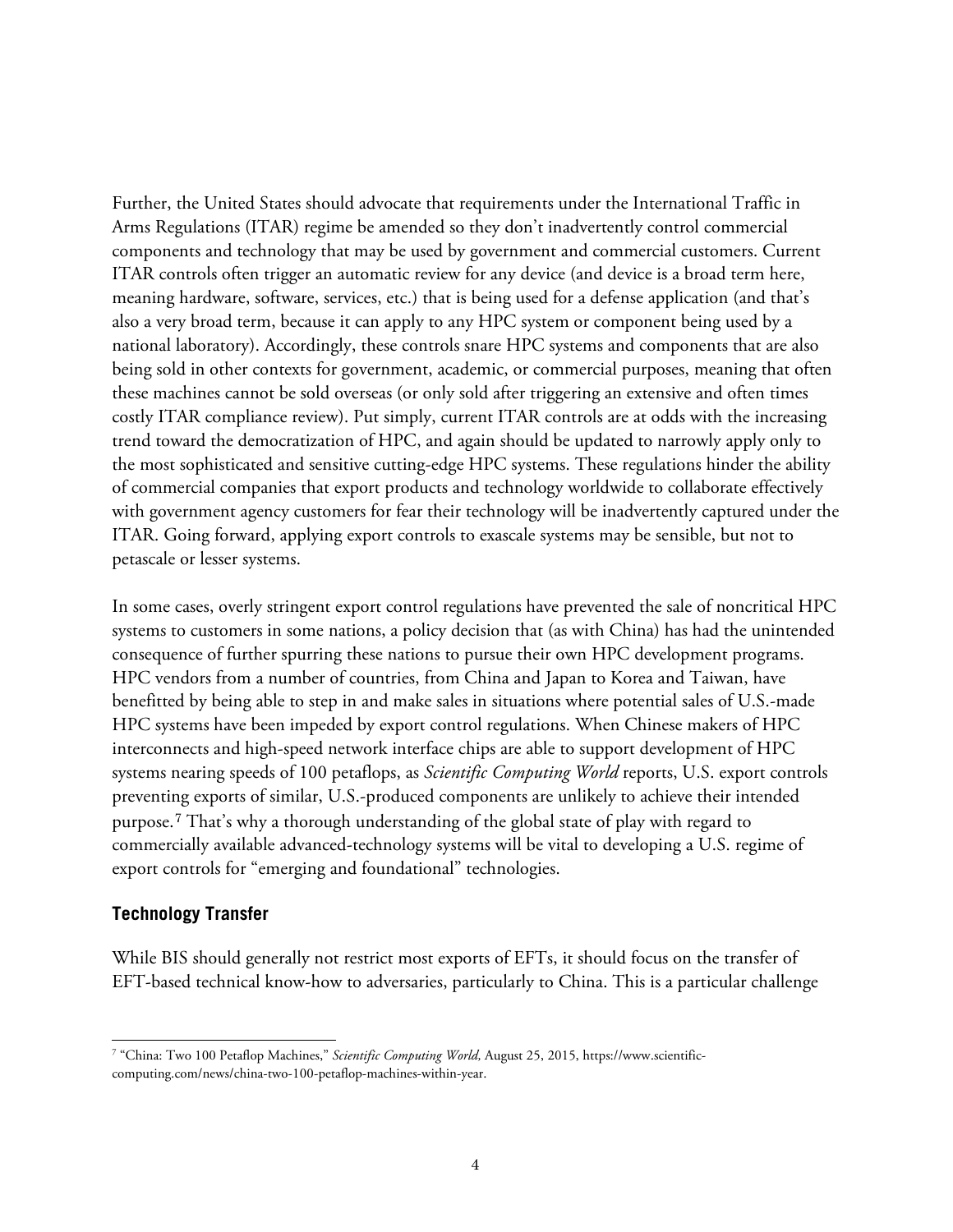vis-à-vis China because the country has made forced technology transfer from foreign technology companies a centerpiece of its strategy to gain global technology leadership.

Chinese forced technology transfer is not new. A 1987 Congressional Office of Technology Assessment report states, "Although most U.S. firms approach the China market with the intent to sell products, many find they must include technology transfer if they wish to gain access to the China market."[8](#page-4-0) But what is new are two things. First, there are more foreign companies seeking to get in the Chinese market, such that the scale of forced technology transfer is much larger than it was two decades ago. In 2015 for example, 6,000 new international joint ventures, amounting to \$27.8 billion of FDI inflows, were established in China.<sup>[9](#page-4-1)</sup>

Second, the sophistication and value of the technology the Chinese government is now demanding is significantly higher than in decades past when U.S. companies could afford to give their Chinese "partners" older generations of technology, confident that the U.S. firms could innovate faster. Now for many foreign advanced industry companies, doing business in China requires transferring evermore valuable technology to Chinese joint venture partners. As the United States Trade Representative's Office (USTR) points out in its 301 report on China, pressures on U.S. companies to form joint ventures and transfer technology "is particularly intense."<sup>[10](#page-4-2)</sup>

The Chinese government has employed the weapon of forced technology transfer to gain technological know-how in a variety of industries. A well-known case in point concerns high-speed rail. Over the past 15 years China built the largest high-speed rail network in the world. China's massive purchase of rolling stock, signal systems, and related equipment was something no foreign rail producer could afford to ignore. As such, the Chinese government had enormous leverage to pressure foreign producers to give Chinese state-owned enterprise competitors key technology and intellectual property (IP). The Chinese term for this is "exchanging market for technology."<sup>[11](#page-4-3)</sup> As Chen and Haynes document, in 2004 the State Council of China adopted a new railway development strategy that shifted from just subsidizing domestic producers in order to help them

<span id="page-4-0"></span>l <sup>8</sup> U.S. Congress, Office of Technology Assessment, "Technology Transfer to China," (Washington, DC: U.S. Government Printing Office, July 1987), 6, [https://www.princeton.edu/~ota/disk2/1987/8729/872901.PDF.](https://www.princeton.edu/%7Eota/disk2/1987/8729/872901.PDF)

<span id="page-4-1"></span><sup>9</sup> Kun Jiang, Wolfgang Keller, Larry Qiu, and William Ridley, "International Joint Ventures and Internal vs External Technology Transfer Evidence from China" (working paper, National Bureau of Economic Research, Inc., 2018), https://ideas.repec.org/p/nbr/nberwo/24455.html.

<span id="page-4-2"></span><sup>&</sup>lt;sup>10</sup> Office of the U.S. Trade Representative Executive Office of the President, *Findings of the Investigation into China's Acts, Policies, and Practices Related to Technology Transfer, Intellectual Property, and Innovation Under Section 301 of the Trade Act of 1974, (*Washington DC: March 2018), 22, [https://ustr.gov/sites/default/files/Section%20301%20FINAL.PDF.](https://ustr.gov/sites/default/files/Section%20301%20FINAL.PDF)

<span id="page-4-3"></span><sup>&</sup>lt;sup>11</sup> Zhenhua Chen, Kingsley Haynes, "A Short History of Technology Transfer and Capture: High Speed Rail in China," (November 2016), 4[, https://papers.ssrn.com/sol3/papers.cfm?abstract\\_id=2872527.](https://papers.ssrn.com/sol3/papers.cfm?abstract_id=2872527)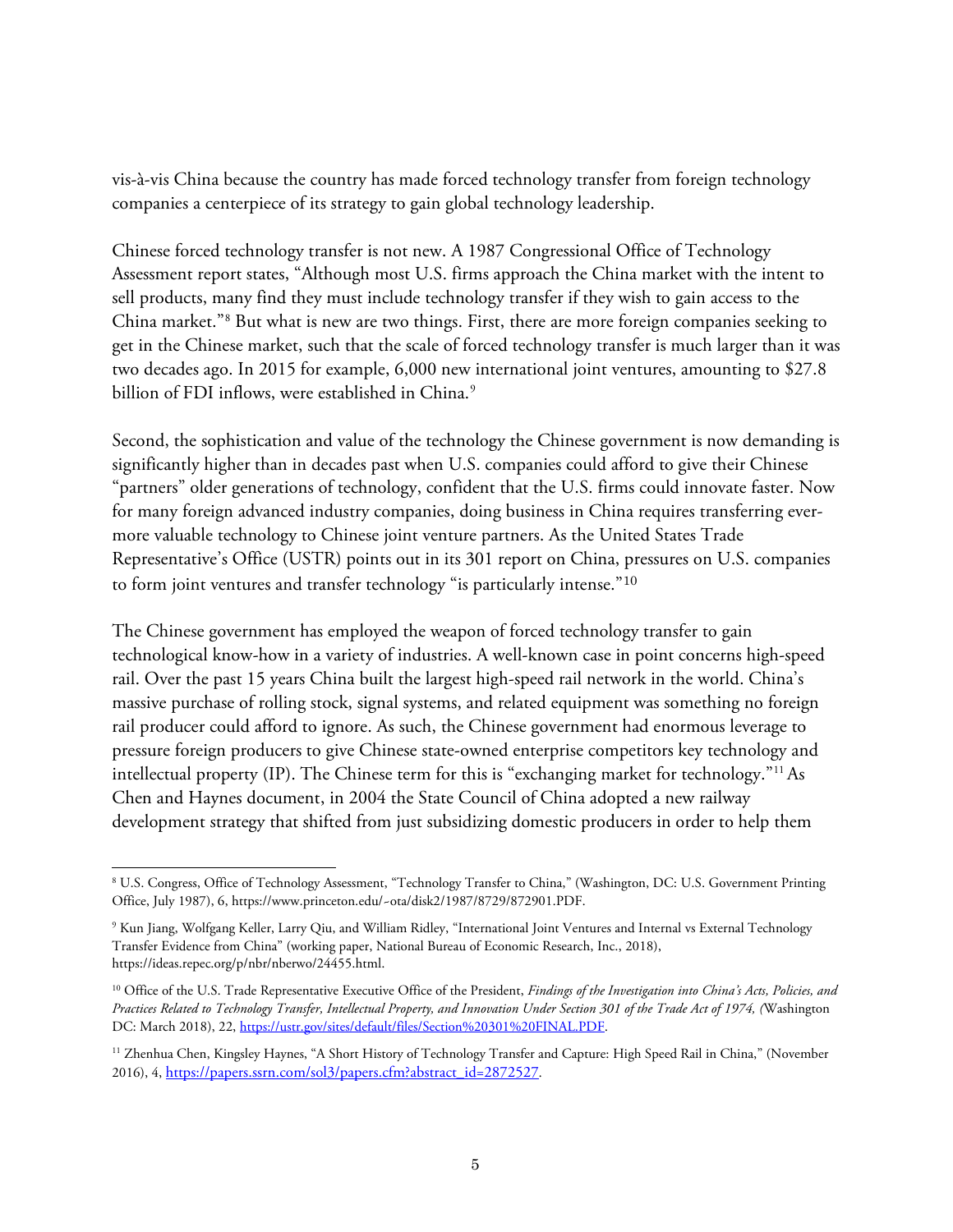improve their technology to one where they "introduce advanced technology through joint design and manufacturing, [with an ultimate objective to] to build a Chinese brand."[12](#page-5-0) After that the state Ministry of Railways (MOR) launched three tenders for foreign high-speed electric trains and in each one MOR stipulated that foreign companies had to collaborate with domestic partners in the competition and had to transfer key technologies to achieve localization.16 The tender included two key conditions: to win, the bidder had to transfer technology to China and the final products had to be marketed under the Chinese state-owned enterprise rail car brand. This was all in support of the government's "Action Plan for the Independent Innovation of Chinese High-Speed Trains." As a result, multiple foreign train companies were pressured to transfer valuable technology to the Chinese companies (now principally one company due to the central government forcing the two main companies to merge into a powerful national champion, the Chinese Railway Construction Corporation (CRCC), now the largest rail producer in the world.) As Chen and Haynes write, "The result is a new HSR [high speed rail] industry in China has emerged which now serves the new vast HSR network and looks externally to export its new skill in HSR production and its new cuttingedge activity in HSR innovations." Not only are CRCC and related Chinese companies virtually guaranteed all Chinese rail projects, but CRCC is now aggressively exporting trains and train systems containing advanced foreign technology to other nations, backed with generous export subsidies from the central government. For example, the China Export-Import Bank (a state agency) announced in 2017 the equivalent of \$30 billion in financing assistance for CRCC exports.<sup>[13](#page-5-1)</sup> (Surprisingly, the U.S. Department of Commerce International Trade Administration, in its document promoting U.S. rail export opportunities to China, makes no mention of the fact that the lion's share of these opportunities come with forced technology transfer requirements.)<sup>[14](#page-5-2)</sup>

The Chinese have employed different tactics to the same end in the biopharmaceutical industry, where various policies enable Chinese firms to get access to U.S. technology. For example, the relatively short six-year term for data exclusivity, coupled with the lack of a formal definition of a "new chemical entity," means the Chinese government can pressure U.S. firms to turn over important data to Chinese generic drug firms. Similarly, the Chinese government requires that any drugs sold in China must go through Chinese clinical trials, even if they are approved in the United States. This extends the time for sales before a company can sell a drug by as much as eight years, meaning that the company has only 12 years left of patent-protected sales in China before a Chinese generic company can copy the drug. Moreover, in China, unlike the United States and Europe, there is no extension of marketing exclusivity at the back end to take into account long clinical trial delays.

l

<span id="page-5-0"></span><sup>12</sup> Ibid, 8.

<span id="page-5-1"></span><sup>13</sup> "China's High-Speed Train Marker to Get \$30 Billion for Export Push," *The Economic Times,* October 3, 2017, [https://economictimes.indiatimes.com/news/international/business/chinas-high-speed-train-maker-to-get-30-billion-for-export](https://economictimes.indiatimes.com/news/international/business/chinas-high-speed-train-maker-to-get-30-billion-for-export-push/articleshow/60924380.cms)[push/articleshow/60924380.cms.](https://economictimes.indiatimes.com/news/international/business/chinas-high-speed-train-maker-to-get-30-billion-for-export-push/articleshow/60924380.cms)

<span id="page-5-2"></span><sup>&</sup>lt;sup>14</sup> "China- Rail and Urban Rail," Export.gov, 2017, [https://www.export.gov/article?id=China-Rail-and-Urban-Rail.](https://www.export.gov/article?id=China-Rail-and-Urban-Rail)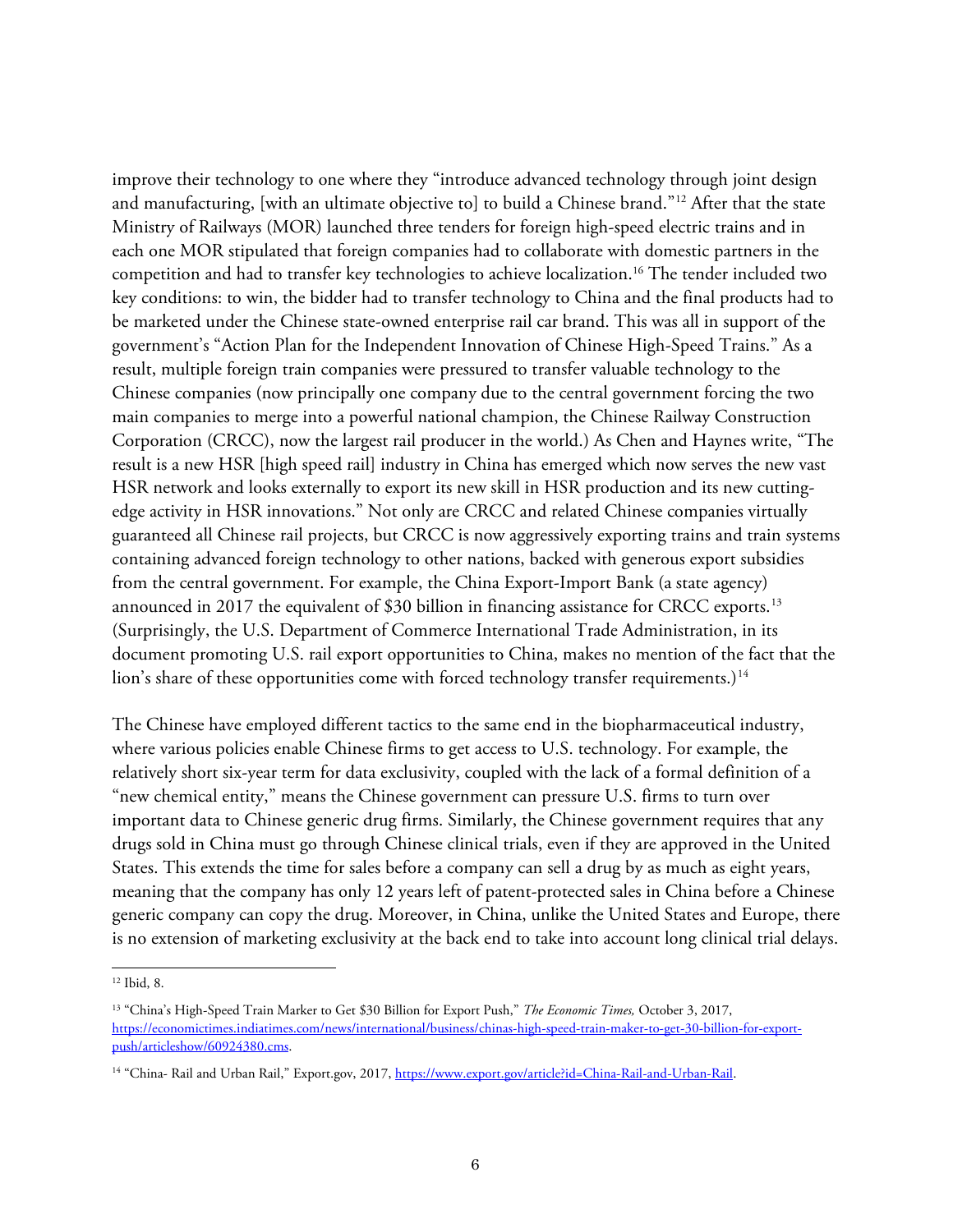Moreover, China also issues compulsory licenses for the intellectual property for particular drugs.<sup>[15](#page-6-0)</sup> Finally, it presses foreign biopharmaceutical companies to form joint ventures if they want their drugs more easily put on the government list of drugs to qualify for reimbursement.<sup>[16](#page-6-1)</sup>

We also see this in cloud computing. China requires companies running cloud-computing operations to be locally controlled. This means that if a company like Amazon Web Services or Microsoft wants to serve the rapidly growing Chinese market it must partner with a Chinese company and sell its services under the Chinese company brand. And as part of this partnership the expectation is that the foreign cloud provider will provide the Chinese firm with technology and know-how.[17](#page-6-2) Yet Chinese cloud providers, like Aliyun, the cloud services unit of Alibaba, are able to establish their own data centers in the United States without any similar requirements.

China is able to do this because its domestic market is so large and growing so rapidly that as a "monopsonist" foreign firms are willing to enter into commercial arrangements that they would reject in much smaller nations, knowing that if they do not accede to Chinese government demands that their share of the market will be zero.

China does this because its enterprises, including state-owned enterprises, generally lag Western technology leaders in technological capabilities, and coercing foreign firms to transfer technology is a relatively straightforward way for China to catch up.

As a result, often U.S. firms feel they have no choice but to transfer technological know-how to China. This suggests that BIS should focus much less on product exports and more on transfers of actual technology know how (e.g., joint ventures, technology licensing, etc.) to Chinese organizations (private companies, state-owned enterprises, and government organizations).

However, absent our allies also taking steps to enact a similar regime the risk is that the Chinese government will turn to non-U.S. firms where they can, shutting out U.S. firms from the Chinese market. In other words, the Chinese government will make it clear to the non-U.S. firm that if they

<span id="page-6-0"></span>l <sup>15</sup> Daniel C.K. Chow, "Three Major Problems Threatening Multi-National Pharmaceutical Companies Doing Business in China," (working paper, Ohio State Public Law and Legal Theory, 2017), [https://papers.ssrn.com/sol3/papers.cfm?abstract\\_id=3029347.](https://papers.ssrn.com/sol3/papers.cfm?abstract_id=3029347)

<span id="page-6-1"></span><sup>16</sup> Angus Liu, "Riding on Booming Drug Sales, AstraaZeneca Forms \$133M China Joint Venture," *FierceBiotech,* November 27, 2017[, https://www.fiercebiotech.com/biotech/riding-booming-drug-sales-astrazeneca-forms-133m-china-joint-venture.](https://www.fiercebiotech.com/biotech/riding-booming-drug-sales-astrazeneca-forms-133m-china-joint-venture)

<span id="page-6-2"></span><sup>17</sup> Cate Cadell, "Amazon Sells Off China Cloud Assets as Tough New Rules Bite," *Reuters,* November 13, 2017, [https://www.reuters.com/article/us-china-amazon-cloud/amazon-sells-off-china-cloud-assets-as-tough-new-rules-bite](https://www.reuters.com/article/us-china-amazon-cloud/amazon-sells-off-china-cloud-assets-as-tough-new-rules-bite-idUSKBN1DE0CL)[idUSKBN1DE0CL.](https://www.reuters.com/article/us-china-amazon-cloud/amazon-sells-off-china-cloud-assets-as-tough-new-rules-bite-idUSKBN1DE0CL)